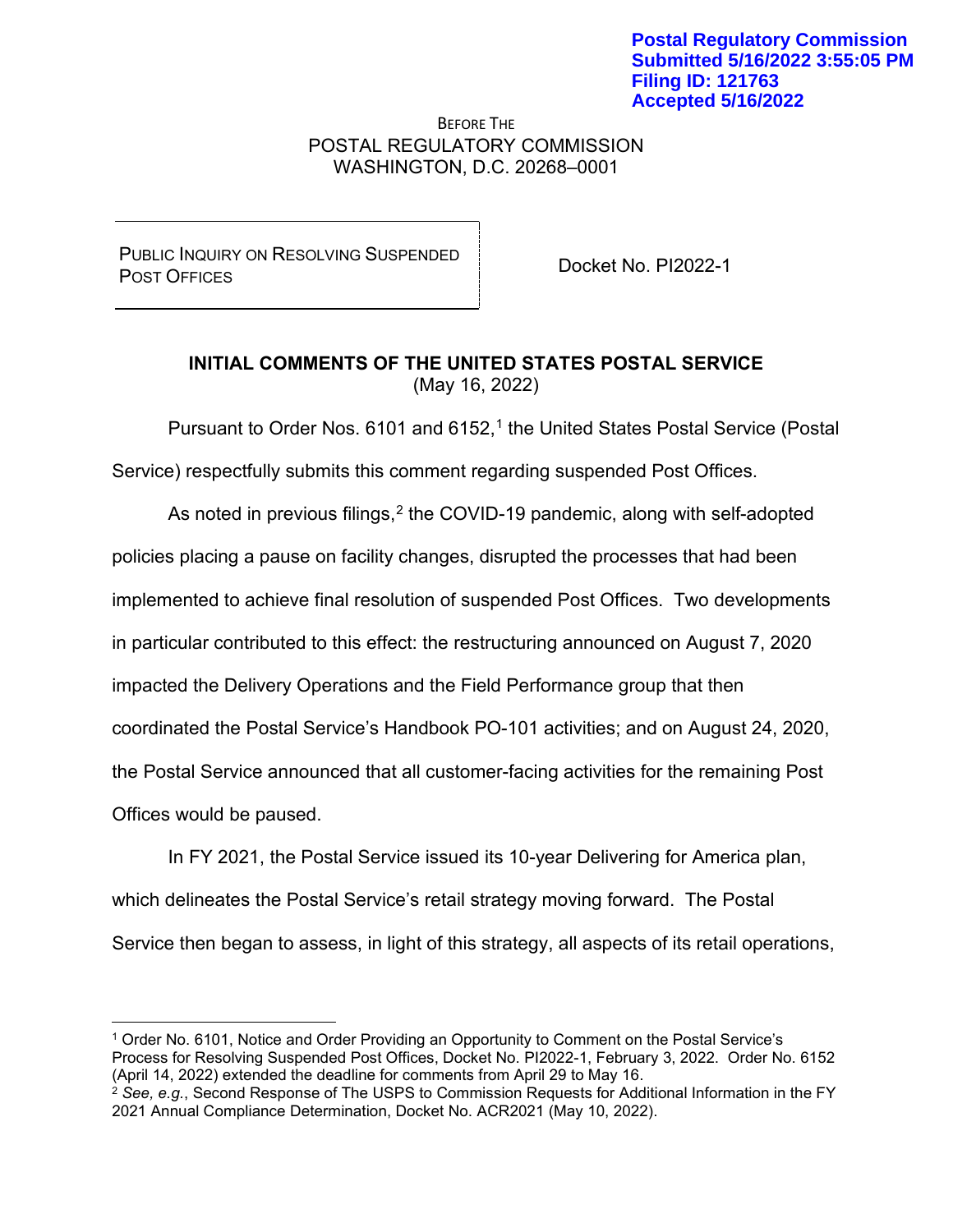including the resolution of suspended Post Offices. That assessment, together with the pause on customer-facing activities, precluded further steps toward the resolution of suspended Post Offices.

As an intermediate measure, the Postal Service scrutinized the existing set of suspended Post Offices more closely than it has done in the past. It also undertook to categorize the various causes underlying the remaining suspensions, and to map the steps taken with regard to each discrete suspension.

Through this process, the Postal Service has identified 170 sites that qualify for swift official Discontinuance, comprising 137 sites that await Headquarters review, one (1) site that await Final Determination posting, and 32 sites that await Postal Bulletin notification. The Postal Service has now begun taking the steps necessary to discontinue these specific sites—a project it aims to complete by the end of September 2022. Doing so will allow it more quickly to resolve the remaining set of suspensions, once the pause on customer-facing activities is lifted.

Please see the Excel file listing these sites electronically attached to this comment.